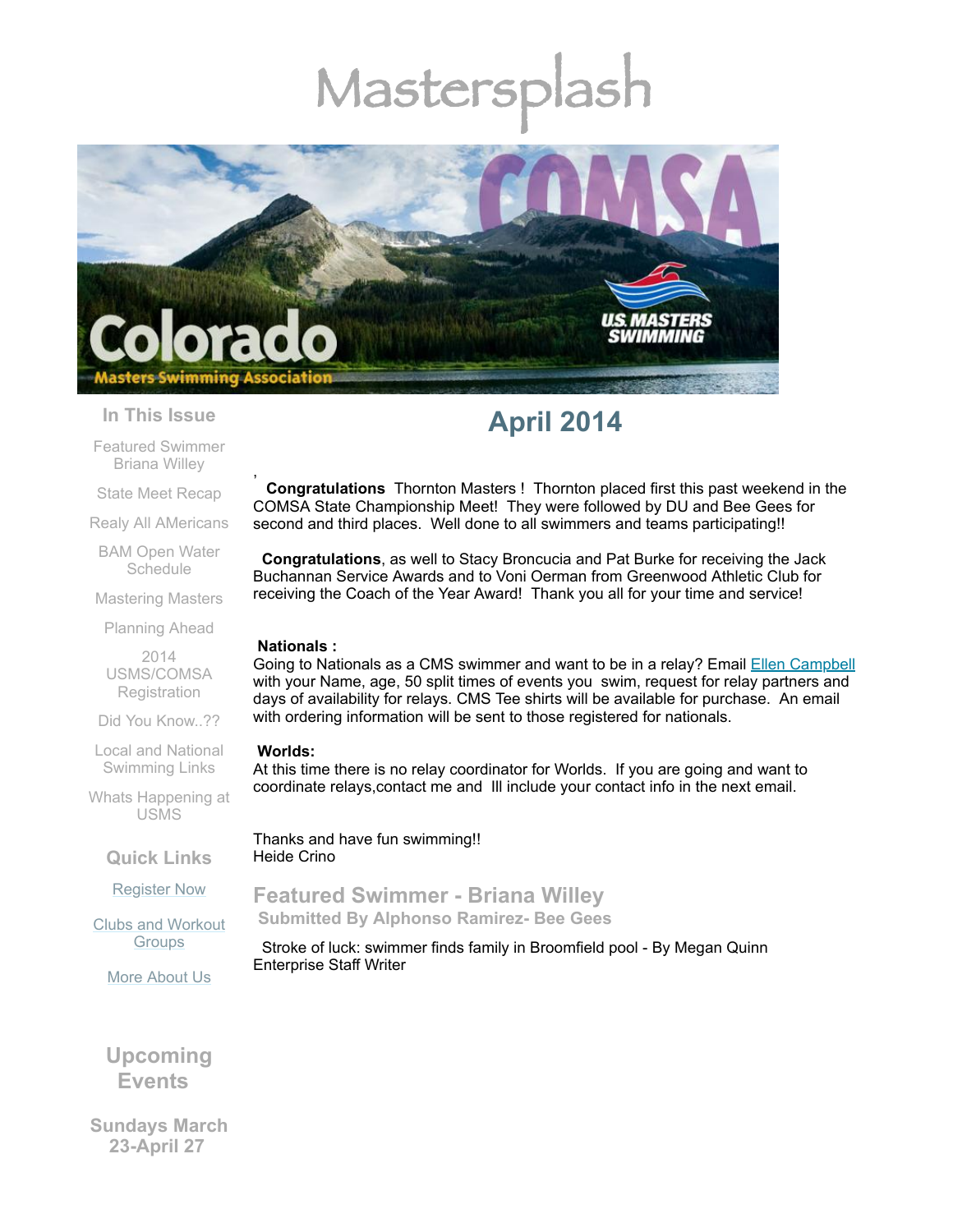**Mastering Masters** [Mastering](https://origin.library.constantcontact.com/doc201/1108936408185/doc/5gp5QBuPKPAjKCzw.doc) Masters Spring 2014 Flyer

**May 1-4, 2014** USMS Nationwide Spring National Championships Santa Clara CA meet info and [registration-clos](http://www.usms.org/comp/scnats14/)ed

**June 7-8, 2014** Rocky Mountain Senior Games Swim Meet Greeley Recreation **Center** meet info and [registration](http://rockymountainseniorgames.com/registration.html)

**June 7, 2014** 11th Annual SWM Masters Lowery Pool meet info and [registration](http://www.comsa.org/events/2014%20pool/2014SWMMastersInvite.pdf?c=1279&smid=5102)

**July 27-Aug.10, 2014 Fina World Masters Championships** Montreal, Canada [meet](http://finamasters2014.org/home/) info

**August 13-17, 2014** 2014 Marriott U.S. Masters Swimming Summer National Championship University of Maryland Rec Center Natatorium meet info soon



SPEEDSTER IN THE WATER: Briana Willey practices with Bee Gees Masters Swim Team at the<br>Broomfield Community Center in July. Willey joined the Bee Gees about a year ago and has competed in a number of state competitions, finishing in the top 10 each time. (Greg Lindstrom / Longmont Times-Call)

Each time members of the Bee Gees Master Swim team dive into the pool, they're building a tight-knit community - and for swimmer Briana Willey, the Broomfield swim team is an especially important second family. Willey isn't just another athlete looking to score a medal or major accolades. As an adult with special needs, she is glad to finally be part of a team that accepts her for who she is: A pretty awesome swimmer. Willey, who has special needs including an intellectual disability and sight problems that prevent her from driving or playing sports with balls, began swimming at Standley Lake High School. She kept up with the other girls on her team, but felt [alienated](http://www.broomfieldenterprise.com/ci_23984065/stroke-luck-swimmer-finds-family-broomfield-pool?source=email) and isolated View Full Story



COAXING THE COACH: Briana Willey tries to coax her coach, Chad White, into the pool during practice with Bee Gees Master Swim Team in July. (Greg Lindstrom / Longmont Times-Call)

**Ongoing Events**

More [Information](http://www.comsa.org/)

<span id="page-1-0"></span>**State Meet Recap**

**Butterfly is Not a Crime Postal Swim**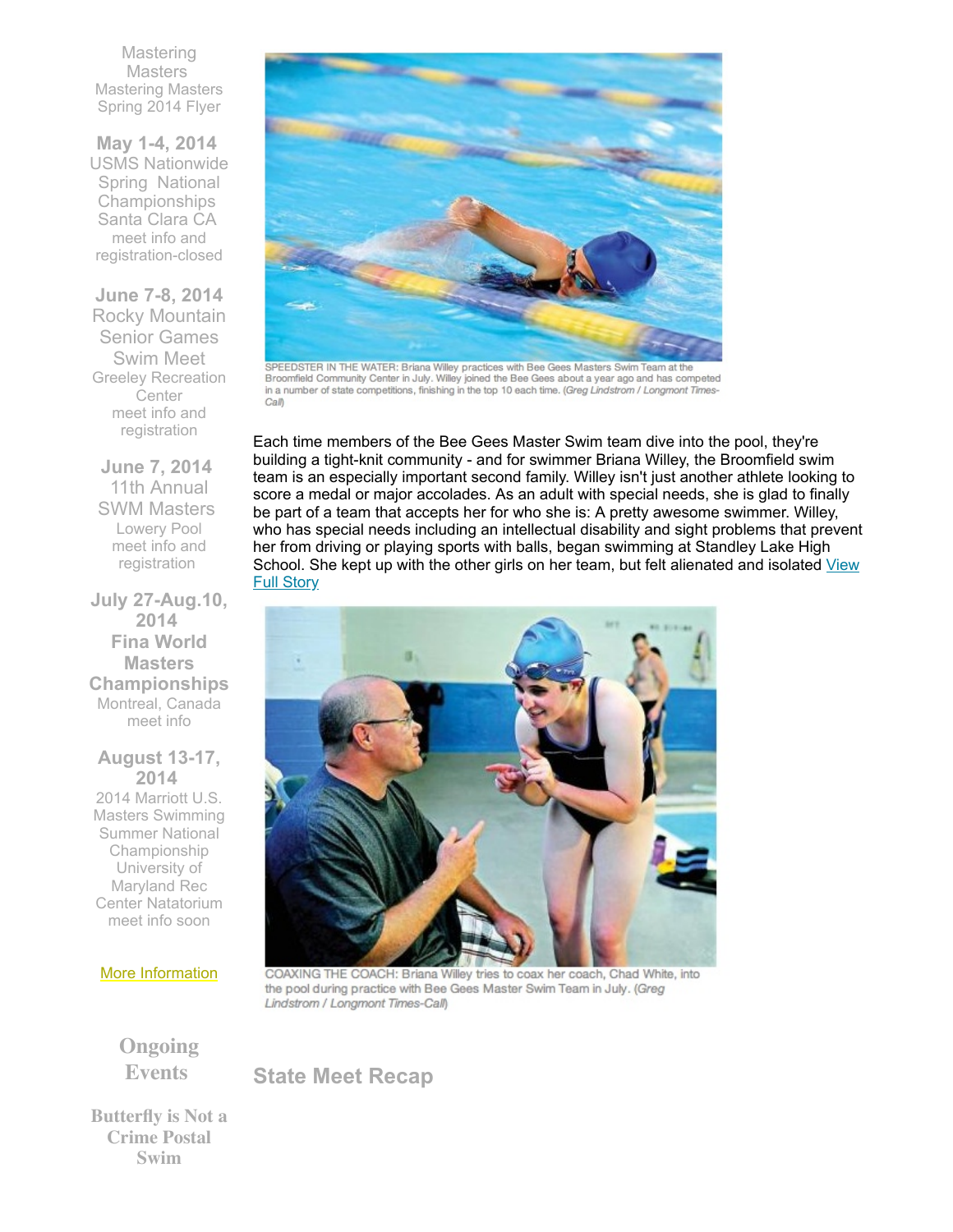**Oct 15, 2013-Aug 31 2014** event [info/registration](http://swimflyfast.com/)



Thank you to everyone who made the trek over to Grand Junction, some through the snow, for the Colorado Masters Swimming Championships!

The meet ran well thanks to all of those who helped organize and take care of business while at the meet, the CMU staff and Grand Junction Chamber of Commerce but mostly because of the swimmers in attendance. Lots of smiles, great attitudes and outstanding swimming!! Thanks for finding the adventure in a different location and embracing it!! Thanks to our sponsors: Prost Brewery, Swim Labs and the Grand Junction Chamber of Commerce for their contributions.

And lastly, a special shout out to Rodger for making EVERYONE at the meet smile!



Our new team mascot...Rodger!

See more photos, videos and post your photos to the COMSA [facebook](https://www.facebook.com/ComsaSwimmers?ref=hl) page.

**[Contact](mailto:heidecrino@gmail.com?)**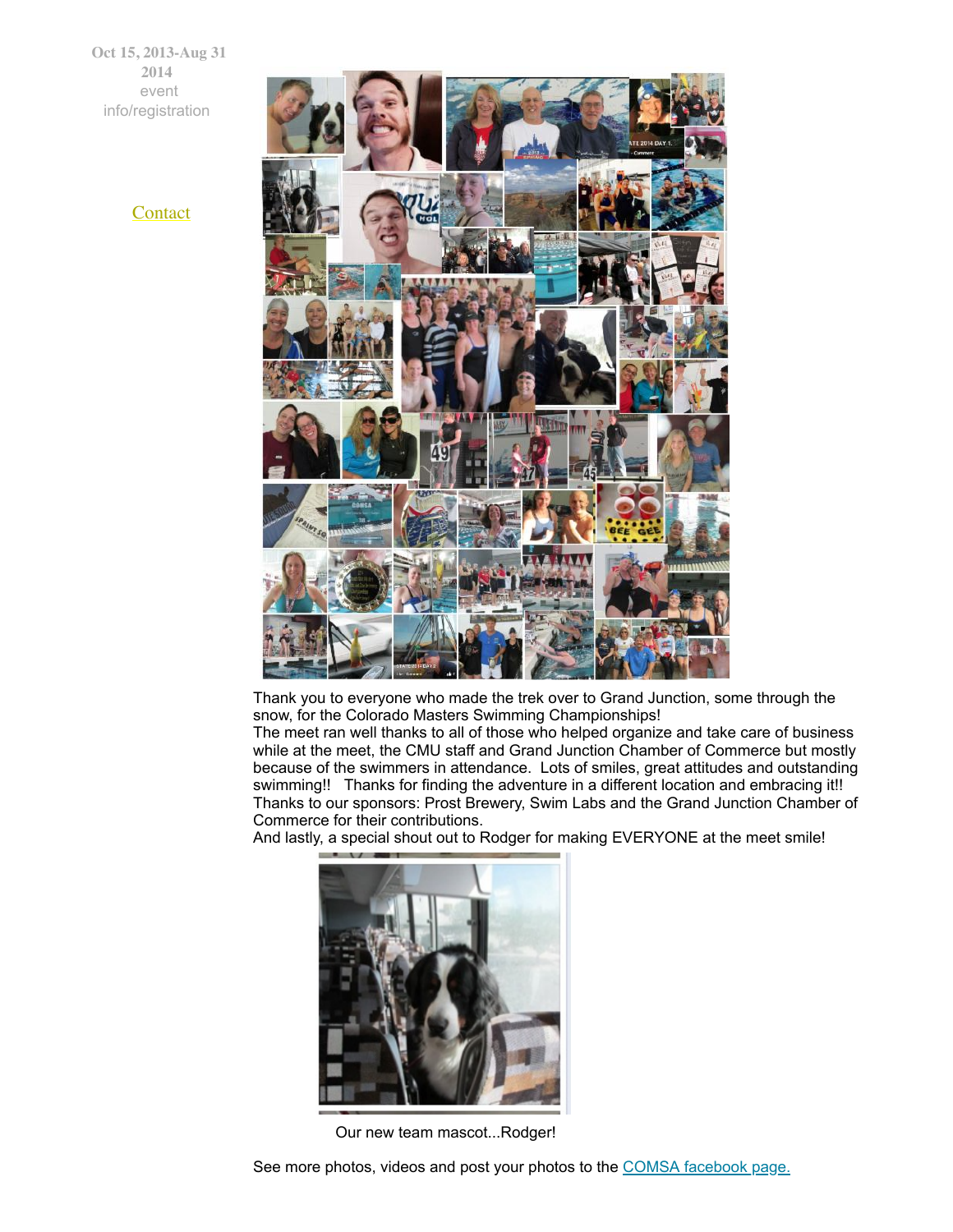Upcoming social events that include planning for next year's State Meet will be posted on the site as well. Keep checking for details and join in the fun and planning process for next year.

#### <span id="page-3-0"></span>**Relay All Americans 2013**

Congratulations to the following swimmers. They swam on one or more relays, which were the fastest relay in their event/age group in 2013 and have earned Relay All American honors!

CMS RELAY ALL AMERICANS Richard Abrahams Thom Burgess Ellen A Campbell Kim Crouch Kevin J Doherty Matthew Eisenhuth Kathy L Garnier C Hashimoto Russell L Marsh Rob Nasser Chris O'Sullivan Jane G Oberg Frank T Orten Thomas J Rosinski Paul Sheldon Kathleen Steffe Suzy C Tatnall

If swimmers would like to purchase a Relay All American certificate and patch open link below

2013 Relay AA [Request](https://origin.library.constantcontact.com/doc201/1108936408185/doc/abvLSHcvk7uWkmA3.doc) Form

Complete list of Relay All [Americans](https://origin.library.constantcontact.com/doc201/1108936408185/doc/OO6xQnT99sMfy0dC.pdf)

#### <span id="page-3-1"></span>**BAM Open Water Schedule 2014**

BAM Open Water Swims - 2014 season

BAM offers a variety of open water swims at the Boulder Reservoir throughout the summer. These open water swims are hosted by Boulder Aquatic Masters and are open to the public. These swims are great for open water enthusiasts, triathletes, and anyone preparing for the 2014 Ironman Triathlon Series. There are two types of events:

#### **OPEN WATER SWIMS**

#### **Overview:**

Our open water swims are a great way to start your day. The course is between 1000 and 1500 meters long and marked with buoys. Lifeguards are positioned along the course to offer rest and encouragement. You may swim anytime during the open period. Swim at your own pace, as much or as little as you want. Coaches are on site to offer assistance to newer swimmers and offer open water tips.

#### **Date & Time:**

Every Tuesday and Thursday starting May 27th through September 4th. From 6:10 am to 7:40 am (you can swim anytime during that time frame) Plus Saturday, June 28 and July 26 from 7:00 am to 8:15 am.

#### **Fees:**

Single Session Drop in: \$15 Punch Pass: \$55 for 5 swims (can be shared among 2 people) Summer Pass: \$245 BAM members: FREE

#### **BAM BARE BONES RACES**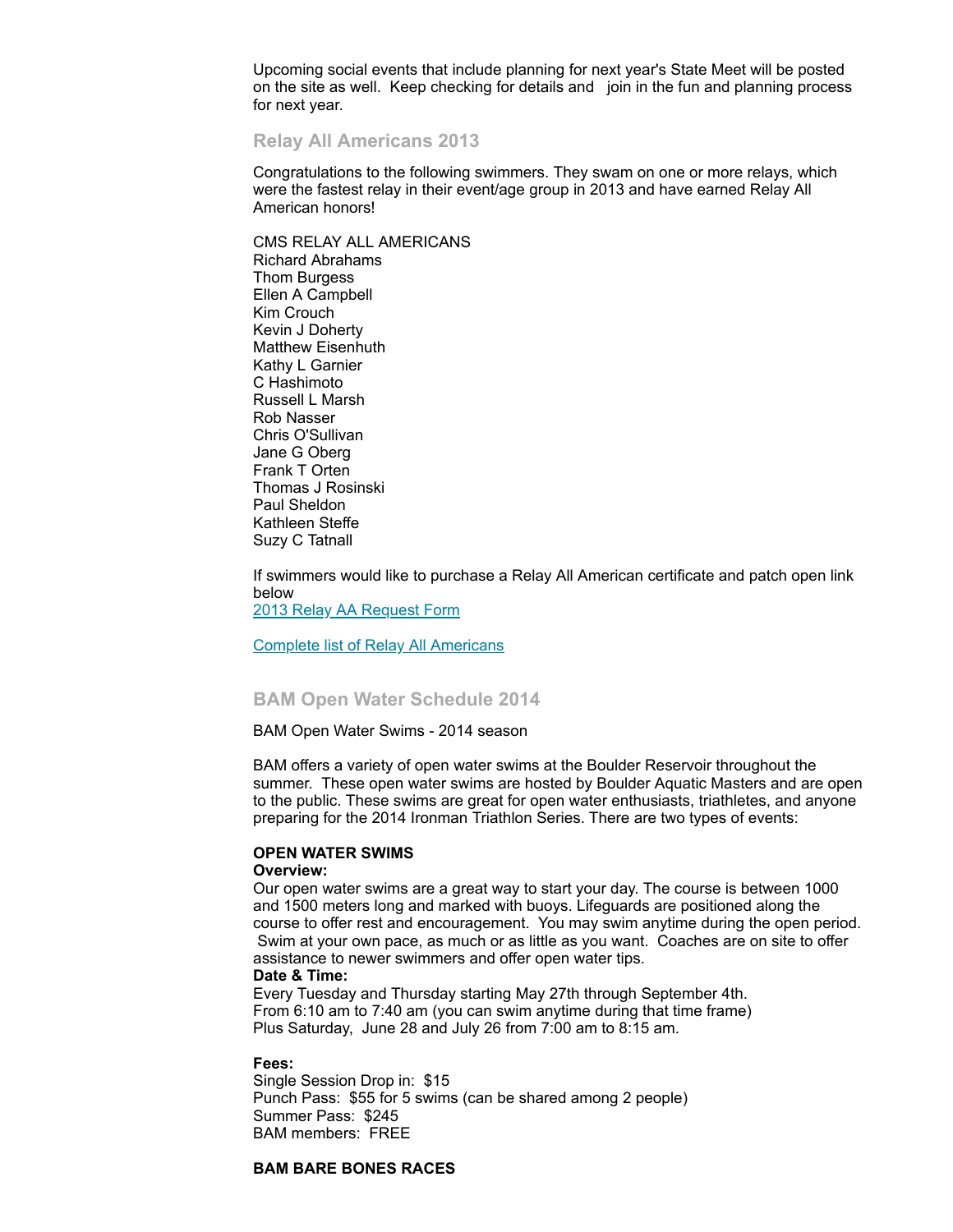#### **Overview:**

The BAM Bare Bones Open Water Series take place at the Boulder Reservoir. These non-sanctioned events offer a race format in a relaxed friendly environment. Perfect for beginner or seasoned triathletes and people who want to try an open water race. A predefined course is marked using standard race buoys. Lifeguards are positioned throughout the course to assist swimmers.

**Date/Time:** Sunday, June 22nd & July 20th - 8:30 am **Distance:** 0.5 miles, 1 mile, 2 miles

#### <span id="page-4-0"></span>**Mastering Masters-- Sundays March 23-April 27**

Now enrolling Spring 2014 Mastering Masters Classes.

Sundays March 23- April 27th , 2014 11:00 am-12:15pm

Raintree Athletic Club 2555 S. Shields St. Ft. Collins, CO 80526 970-490-1300

Coach Nick Anziano [Mastering](https://origin.library.constantcontact.com/doc201/1108936408185/doc/5gp5QBuPKPAjKCzw.doc) Masters Spring 2014 Flyer

#### <span id="page-4-1"></span>**Planning Ahead:**

Rocky Mountain Senior Games Swim Meet Greeley Recreation Center June 7-8, 2014

FINA World Championships Montreal Canada July 27 -August 10, 2014

USMS Summer Nationals will be held in College Park, Maryland August 13-17, 2014

#### <span id="page-4-2"></span>**2014 USMS/COMSA Registration Open Now**

Registration in United States Masters Swimming and the Colorado Masters Swimming Association is based upon a calendar year (not from the time you register). Registration fees are \$40 (January 1-December 31). The registration period for each calendar year starts on November 1, with memberships expiring on December 31 of the following year (14 months). Your membership in USMS/COMSA includes:

- SWIMMER magazine, the official publication of United States Masters Swimming. Content is directly related to all areas of swimming for adults.
- The Master Splash newsletter, the official publication of COMSA, announces local swimming related events.
- Secondary insurance coverage, which covers all workouts and events where all participants are USMS registered.
- Opportunity to participate in local, national and international competitions as well as open water swims, and clinics.

All swimmers must register with one of the three Colorado Masters Swimming Association registered clubs or as unattatched. Selecting the correct club is critical if you plan to swim individual or relay events in USMS sanctioned meets. For a detailed explanation and link to register, <http://www.comsa.org/joining/join-online.html>

#### <span id="page-4-3"></span>**Did You Know...?**

#### **CLUB INSURANCE CERTIFICATES**

At the 2013 USMS annual convention it was announced that we will be working with a